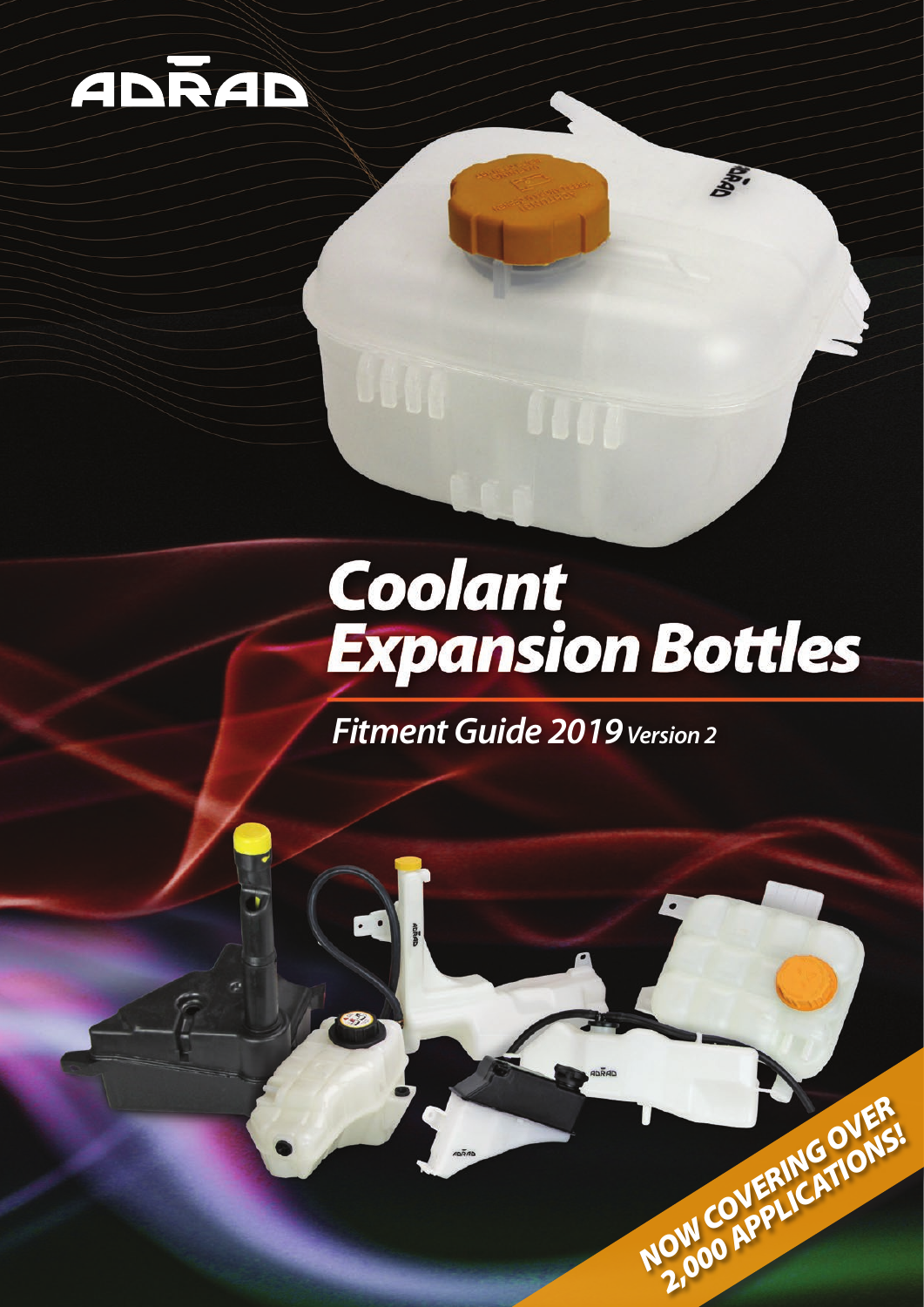*Vehicles include Australian, Japanese, European and Korean makes, dating from 1980's through to present day models.* 

**Products are sourced from high quality global original equipment and aftermarket manufacturers.** 

**Adrad's coolant expansion bottle range has passed comprehensive performance and materials testing to ensure they meet or exceed OE specifications.** 



| <b>Application</b>                                               | Engine Codes (& Notes)                                        | Part No. |
|------------------------------------------------------------------|---------------------------------------------------------------|----------|
| <b>AUDI</b>                                                      |                                                               |          |
| A1 8X 1.2 ltr & 1.4 ltr TFSI '11-15                              | CBZA, CAXA, CAVG, CTHG                                        | COB016   |
| A1 8X 1.6ltr TDI '11-15                                          | CAYB                                                          | COB016   |
| A3 8L 1.6 tr & 1.8 ltr '97-04                                    | AEH, AGN, AGU, AKL, APG, AUM, AVU,<br>BFQ                     | C0B014   |
| A3 8P '04-14                                                     | All Models & Engines                                          | COB045   |
| A3 8V 1.8ltr & 2.0ltr TFSI '13-                                  | CJSA, CJSB, CZPB,                                             | COB068   |
| Q2 GA 2.0ltr TDI '17-18                                          | <b>CZPB</b>                                                   | COB068   |
| Q3 8U '12-                                                       | All Models & Engines                                          | COB045   |
| S3 8P 2.0ltr Petrol '07-13                                       | BHZ, BZC, CDLC                                                | COB045   |
| S3 8V 2.0ltr TFSI '13-                                           | CJXB, CJXF, CJXD, DJHB                                        | COB068   |
| TT 8N 4cyl & V6 '99-10                                           | AJQ, APX, BAM, APP, AUQ, ARY, BHE,<br>BFP, AUM, BVR, BVP, BUB | C0B014   |
| TT 8J 1.8ltr & 2.0ltr & 3.2ltr Inc. TFSI '06-15                  | CDAA, BWA, CCZA, CESA, CDLB, BUB                              | COB045   |
| TT RS 8J 2.5ltr Petrol Inc. Turbo '09-15                         | CEPB, CEPB                                                    | COB045   |
| TT 8J 2.0ltr TDI '09-15                                          | CBBB, CFGB                                                    | COB045   |
| TT FV 2.0ltr & 2.5ltr TFSI '15-                                  | CHHC, DAZA, CJXG, CJXF                                        | COB068   |
| <b>BMW</b>                                                       |                                                               |          |
| E46 323i/323ci/328i/328ci/330i/330ci/325ti 4cyl &<br>6cyl '98-06 | M52TUB28, M52TUB25, M54B30,<br>M54B25, N42B20, N46B20A        | COB052   |
| E46 318i/320i/320D 1.9ltr & 2.0ltr Inc. Turbo Diesel<br>$98-05$  | M43TUB19, M52TUB20, M47D20                                    | COB053   |
| E60 5 Series '03-10                                              | All Models & Engines                                          | COB077   |
| E63 / E64 6 Series '04-11                                        | N52B30, N62B44, N62B48, S85B50A                               | C0B077   |
| E83 X3 2.5i/3.0i '04-11                                          | M54B25, M54B30, N52B25, N52B30                                | COB052   |
| E53 X5 3.0d '00-07                                               | M57TUD30                                                      | COB053   |
| E53 X5 3.0i '01-07                                               | M54B30                                                        | COB052   |
| DAEW00                                                           |                                                               |          |
| KALOS T200 1.5ltr '03-04                                         | F15S                                                          | COB056   |
| <b>FORD</b>                                                      |                                                               |          |
| ECOSPORT BK/BL 1.0ltr Petrol Turbo '13-                          | M <sub>1JC</sub>                                              | COB017   |
| FALCON EB/ED/EF/EL 6cyl & 8cyl '91-99                            | 3.9, 4.0, 5.0 (Suit with or w/o sensor)                       | C0B001   |
| FALCON AU1/AU2/AU3 6cyl & 8cyl '99-02                            | 4.0, 5.0 (Suit with or w/o sensor)                            | C0B002   |
| FALCON BA/BF 6cyl Inc. Turbo '02-11                              | BARRA (2 Pipe Style)                                          | COB003   |
| FALCON BA/BF/FG/ 5.0ltr & 5.4ltr V8 '03-16                       | BOSS 32V ENGINE (2 Pipe Style)                                | COB011   |
| FAILANE BA/BF 5.4 ltr V8 '03-08                                  | BARRA 220, 230 (1 Pipe Style)                                 | C0B004   |
| FALCON FG/FGX 6cyl Inc. Turbo '08-16                             | BARRA 270T/ECOLPI (1 Pipe Style)                              | C0B004   |
| FALCON G6E ECOBOOST 2.0ltr Turbo '14-16                          | <b>DURATEC (1 Pipe Style)</b>                                 | C0B004   |
| FIESTA WP/WQ 1.4ltr & 1.6ltr '02-09                              | FYJA, FXJA                                                    | COB008   |
| FIESTA WS/WT/WZ 4cyl Petrol Inc. Turbo Diesel '09-13             | HHJC, TZJB, HXJA, HXJB, TSJA, U5JA,<br>JTJA                   | COB017   |
| FOCUS LR '02-05                                                  | All Engines                                                   | COB065   |
| FOCUS LS/LT/LV 2.0ltr Inc. Turbo Diesel '05-11                   | DURATEC, D4204T                                               | COB010   |
| FPV F6/F6E FG 4.0ltr Turbo '08-14                                | BARRA 310T                                                    | COB004   |
| LONGREACH XG/XH 6cyl & 8cyl '93-99                               | 4.0, 5.0 (Suit with or w/o sensor)                            | COB001   |
| MAVERICK DA 4.2 Itr Petrol Inc. Diesel '88-93                    | <b>TB42</b>                                                   | COB037   |
| TERRITORY SX/SY/SZ 6cyl Inc. Turbo '04-16                        | BARRA 182, 190, 245T (2 Pipe Style)                           | COB003   |
| TERRITORY SX/SY/SZ 6cyl Inc. Turbo '04-16                        | BARRA 182, 190, 245T (1 Pipe Style)                           | COB004   |
| ESCAPE ZB / ZC / ZD '01-12                                       | All Models & Engines                                          | COB080   |
| <b>HOLDEN</b>                                                    |                                                               |          |
| ADVENTRA VZ/VY V8 '03-06                                         | LS1                                                           | COB012   |
| ADVENTRA VZ V6 '05-06                                            | LY7                                                           | COB021   |
| APOLLO JM/JP 2.2ltr & 3.0ltr '93-97                              | 5SFE, 3VZFE                                                   | COB022   |

| <b>Application</b>                                  | Engine Codes (& Notes)                       | Part No. |
|-----------------------------------------------------|----------------------------------------------|----------|
| <b>HOLDEN</b> continued                             |                                              |          |
| ASTRA TS 1.8ltr & 2.0ltr & 2.2ltr Inc. Turbo '98-05 | Z18XE, Z18XER, Z22SE, Z20LET                 | COB009   |
| ASTRA AH 4cyl Petrol Inc. Diesel Turbo '04-10       | Z18XE, Z22YH, Z20LER, Z19DT, Z19TDH          | COB013   |
| BARINA XC 1.4 ltr & 1.8 ltr '01-05                  | Z14XEP, Z14XE, Z18XE                         | COB019   |
| BARINA TK 1.6 Itr '12/05-7/08                       | F16D3                                        | COB056   |
| <b>BARINA TK 1.6 tr '8/08-11</b>                    | F16D3                                        | COB057   |
| CAPRICE WH/WK/WL V6 & V8 '99-06                     | LY7, LN3                                     | COB021   |
| CAPRICE WH/WK V8 '99-04                             | LS1                                          | COB012   |
| <b>COLORADO RC '08-12</b>                           | All Models & Engines                         | COB088   |
| COMBO XC 1.4 Itr & 1.6 Itr '02-13                   | Z14XEP, Z16SE                                | COB019   |
| COMMODORE VN/VP/VR/VS 6cyl & 8cyl '89-00            | LG2, LB9, L67                                | COB026   |
| COMMODORE VT/VU/VX/VY/VZ V6 & V8 '97-06             | LY7, LLT, LEO, LW2, LFX, LWR, L67, LN3       | C0B021   |
| COMMODORE VT/VU/VX/VY V8 '99-04                     | LS1                                          | COB012   |
| CREWMAN VY/VZ V8 '03-07                             | LS1, L76, L98                                | COB012   |
| CRUZE JG 4cyl Petrol Inc. Turbo Diesel '09-11       | F18D4, Z20S1                                 | COB015   |
| CRUZE JH 4cyl Petrol Inc. Turbo Diesel '11-         | A14NET, A16LET, F18D4, Z20D1                 | COB015   |
| LACETTI 1.8ltr '03-04                               | T18SED                                       | COB081   |
| <b>MONARO CV6 V2 '01-05</b>                         | L67                                          | COB021   |
| MONARO CV8 V2 V8 '01-04                             | LS1                                          | COB012   |
| MONARO CV8 VZ V8 '04-05                             | LS1                                          | COB021   |
| RODEO RA '03-08                                     | All Models & Engines                         | COB088   |
| STATESMAN VR/VS/WH 6cyl & 8cyl '94-03               | LG2, LB9, L67 (Suit Supercharge Eng<br>Only) | COB026   |
| STATESMAN WH/WKV8 '99-04                            | LS1                                          | COB012   |
| STATESMAN WH/WK/WL V6 & V8 '99-06                   | LY7, L67, LN3, LS1                           | COB021   |
| TIGRA XC 1.8 Itr '05-07                             | Z18XE                                        | COB019   |
| <b>TRAX TJ '13-</b>                                 | <b>B14NET, F18D4</b>                         | COB089   |
| VIVA JF '05-09                                      | F18D3                                        | C0B081   |
| <b>HONDA</b>                                        |                                              |          |
| ACCORD EURO CU '08-15                               | K24Z3                                        | COB072   |
| <b>CIVIC FD '06-12</b>                              | K20A, K20Z2                                  | COB066   |
| CIVIC HYBRID FD '06-12                              | LDA <sub>2</sub>                             | C0B066   |
| CIVIC TYPE R FD / FN '07-12                         | K20A, K20Z4                                  | COB066   |
| CRV RD 2.4 Itr '01-07                               | K24A1                                        | COB069   |
| CRV RE 2.4 Itr '07-12                               | K24A, K24Z1                                  | C0B067   |
| <b>HYUNDAI</b>                                      |                                              |          |
| ELANTRA XD 1.8ltr & 2.0ltr Petrol '00-07            | G4GB, G4GC                                   | COB038   |
| EXCEL X3 1.5 Itr '94-00                             | G4FK, G4EK                                   | C0B027   |
| GETZ TB 1.3ltr / 1.4ltr / 1.5ltr / 1.6ltr '02-11    | G4EA, G4EE, DAFA, G4EC, G4ED                 | COB020   |
| i30 FD 1.6ltr & 2.0ltr Petrol '07-12                | G4FC,G4GC                                    | C0B074   |
| i30 GD '12-17                                       | All Engines                                  | COB075   |
| ILOAD / I MAX 2.4ltr Petrol '07-15                  | D4CB                                         | COB063   |
| ILOAD / I MAX 2.5ltr Turbo Diesel '08-11            | G4KG                                         | COB062   |
| ILOAD / I MAX 2.5Itr Turbo Diesel '12-              | D4CB                                         | COB063   |
| TIBURON GK 2.0ltr & 2.6ltr '02-09                   | G4GC, G6BA                                   | COB038   |
| <b>TUCSON JM '04-10</b>                             | All Engines                                  | COB086   |
| <b>ISUZU</b>                                        |                                              |          |
| D-MAX TF 3.0ltr '08-12                              | 4JJ1TC                                       | COB088   |
| <b>JEEP</b>                                         |                                              |          |
| CHEROKEE KJ 3.7ltr V6 '01-08                        | EKG                                          | COB058   |
| GRAND CHEROKEE WJ/WG 4.0ltr & 4.7ltr '00-05         | ERH, EVA, XY (V6 & V8)                       | COB059   |
| WRANGLER TJ 4.0ltr '96-07                           | MX, ERH                                      | COB060   |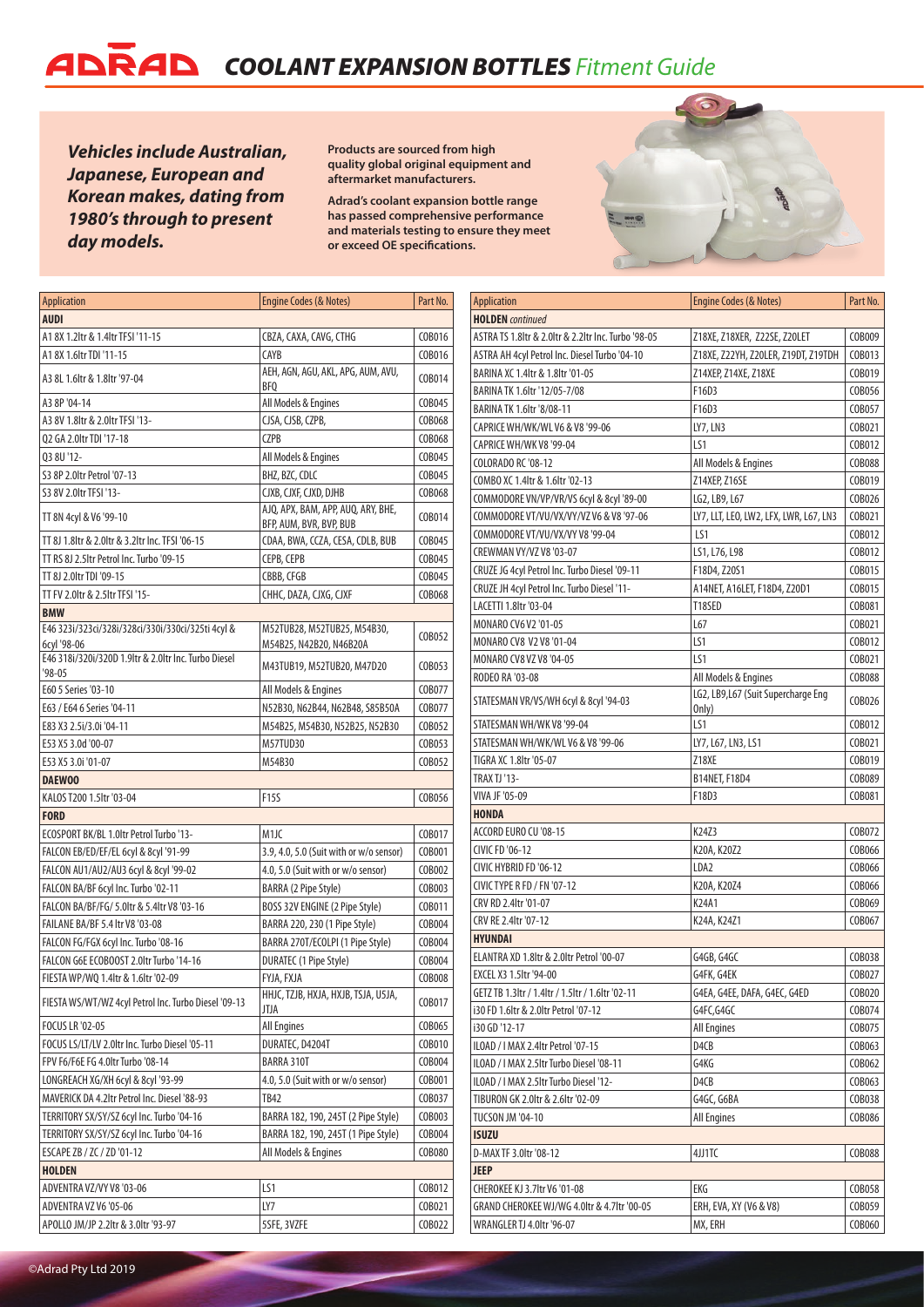## *COOLANT EXPANSION BOTTLES Fitment Guide*

| <b>Application</b>                                             | Engine Codes (& Notes)                                                                                               | Part No.      |
|----------------------------------------------------------------|----------------------------------------------------------------------------------------------------------------------|---------------|
| <b>KIA</b>                                                     |                                                                                                                      |               |
| SORENTO BL 3.5 Itr V6 '03-08                                   | G6CU                                                                                                                 | C0B076        |
| SPORTAGE KM '04-10                                             | <b>All Engines</b>                                                                                                   | C0B086        |
| <b>LEXUS</b>                                                   |                                                                                                                      |               |
| NX200t AGZ10R/15R '15-17                                       | 8ATFTS                                                                                                               | C0B073        |
| NX300 AGZ10R/15R '17-                                          | 8ATFTS                                                                                                               | COB073        |
| NX300h AYZ10R/15R '14-                                         | 2ARFXE                                                                                                               | C0B073        |
| <b>MERCEDES BENZ</b>                                           |                                                                                                                      |               |
| W163 ML270CDI 2.7ltr Turbo Diesel '00-05                       | OM612.963                                                                                                            | COB055        |
| W163 ML320 V6 Petrol '98-03                                    | M112.942                                                                                                             | COB055        |
| W163 ML350 V6 Petrol '03-05                                    | M112.970                                                                                                             | COB055        |
| W163 ML430 V8 '99-01                                           | M113.942                                                                                                             | COB055        |
| W163 ML500/AMG V8 '01-05                                       | M113.965                                                                                                             | COB055        |
| W203 C180/C180K/C200K 1.8ltr & 2.0ltr Supercharged<br>$'00-07$ | M111.951, M271.946, M111.955,<br>M271.940                                                                            | C0B054        |
| W204 C Class '08-16                                            | All Models & Engines                                                                                                 | C0B078        |
| W209 CLK240 V6 '02-05                                          | M112.912                                                                                                             | C0B054        |
| W209 CLK320 V6 '02-05                                          | M112.955                                                                                                             | C0B054        |
| W209 CLK500 V8 '02-09                                          | M113.968                                                                                                             | C0B054        |
| W209 CLK200K 1.8ltr Supercharged '04-10                        | M271.940                                                                                                             | C0B054        |
| W209 CLK350 V6 '05-09                                          | M272.960                                                                                                             | C0B054        |
| W209 CLK280 V6 '05-10                                          | M272.940                                                                                                             | C0B054        |
| W211 E Class '02-10                                            | All Models & Engines                                                                                                 | COB079        |
| W212 E Class '09-16                                            | All Models & Engines                                                                                                 | C0B078        |
| <b>MAZDA</b>                                                   |                                                                                                                      |               |
| MAZDA 2 DE 1.5 ltr '07-14                                      | ZY (Suits Japanese built vehicles only)                                                                              | COB046        |
| MAZDA 3 BK/BL/BM/BN '03-                                       | L3, LFDE, L3VDT, RF, R2T, PE-VPS, L5                                                                                 | COB010        |
| MAZDA 6 GG/GH/GY '02-12                                        | RF, LFDE, R2T, L3, L3VDT, L5                                                                                         | COB025        |
| <b>TRIBUTE '01-08</b>                                          | All Models & Engines                                                                                                 | <b>COB080</b> |
| <b>MINI</b>                                                    |                                                                                                                      |               |
| CLUBMAN R55 '08-                                               | N12B16A, N16B16M, N14B16A,<br>N18B16M                                                                                | <b>COB087</b> |
| COOPER R56/57/58/59 '07-                                       | DV6TED4, N12B16A, N14B16A,<br>N14B16C, N14B16CD, N16B16A,<br>N16B16M, N16B16U, N18B16A,<br>N18B16M, N18B16T, N47C16U | <b>COB087</b> |
| COUNTRYMAN R60 '11-17                                          | N16B16A, N18B16C, N47C16A,                                                                                           | COB087        |
|                                                                | N47C20A, N18B16A                                                                                                     |               |
| PACEMAN R61 '13-17                                             | N16B16A, N18B16C, N18B16A                                                                                            | C0B087        |
| MITSUBISHI                                                     |                                                                                                                      |               |
| ASX XA/XB/XC 2.0ltr Petrol '10-                                | 4B11                                                                                                                 | COB050        |
| ASX XA/XB/XC 1.8ltr & 2.2ltr Turbo Diesel '10-                 | 4N13, 4N14                                                                                                           | C0B050        |
| CHALLENGER PB/PC 2.5ltr Turbo Diesel '09-                      | 4D56T                                                                                                                | COB024        |
| EXPRESS L400 WA 2.4ltr '94-05                                  | 4G64                                                                                                                 | C0B007        |
| LANCER CG/CH 2.0ltr & 2.4ltr '02-07                            | 4G94, 4G69                                                                                                           | COB031        |
| LANCER CJ/CF 2.0ltr & 2.4ltr '07-                              | 4B11, 4B12                                                                                                           | COB050        |
| OUTLANDER ZG/ZH 2.4ltr & 3.0ltr '06-12                         | 6B31, 4B12                                                                                                           | COB050        |
| PAJERO NM / NP / NS / NT / NW / NX '00-                        | All Engines                                                                                                          | COB070        |
| STARWAGON PD4W 2.4ltr '94-97                                   | 4G64                                                                                                                 | C0B007        |
| TRITON ML/MN 4cyl & V6 Petrol Inc. Turbo Diesel '06-15         | 4G64, 4D56T, 4M41T                                                                                                   | C0B024        |
| <b>NISSAN</b>                                                  |                                                                                                                      |               |
| NAVARA D22 2.4ltr Petrol '97-05                                | KA24E, KA24DE                                                                                                        | COB028        |
| NAVARA D22 2.7ltr & 3.2ltr Diesel '97-01                       | TD27, QD32E                                                                                                          | COB028        |
| NAVARA D22 3.0ltr Turbo Diesel '01-08                          | ZD30DDT                                                                                                              | COB028        |
| NAVARA D22 3.3ltr Petrol '03-05                                | VG33E                                                                                                                | COB028        |
| NAVARA D22 2.5ltr Turbo Diesel '08-                            | YD25DDT                                                                                                              | COB028        |
| NAVARA D40 2.5ltr & 4.0ltr '05-15                              | YD25DDTI, VQ40DE                                                                                                     | COB018        |
| PATHFINDER R50 V6 Petrol '95-01                                | VG33E                                                                                                                | COB030        |
| PATHFINDER R51 2.5ltr & 4.0ltr '05-13                          | YD25DDTI, VQ40DE                                                                                                     | COB018        |
| PATROL GQ 4cyl & 6cyl Petrol Inc. Turbo Diesel '88-99          | RD28T, RB30, TB42S, TD42, TB42E,<br>TB42S                                                                            | COB037        |
| PATROL Y61 4.2 Itr Turbo Diesel '98-03                         | TD42, TD42T                                                                                                          | COB037        |
| PATROL Y61 4.5 Itr Petrol '97-01                               | TB45E                                                                                                                | COB037        |

| <b>Application</b>                                                                                | Engine Codes (& Notes)                         | Part No.         |
|---------------------------------------------------------------------------------------------------|------------------------------------------------|------------------|
| <b>NISSAN</b> continued                                                                           |                                                |                  |
| PATROL Y61 3.0ltr Turbo Diesel '00-07                                                             | ZD30DDTi                                       | C0B064           |
| PATROL Y61 4.2 Itr Turbo Diesel '99-07                                                            | TD42TI                                         | C0B064           |
| PULSAR N15 1.6 Itr & 2.0 Itr '95-00                                                               | SR16VE, GA16DE, SR20DE                         | C0B061           |
| PULSAR N16 1.6 ltr & 1.8 ltr '99-05                                                               | QG16DE, QG18DE                                 | COB036           |
| X-TRAIL T30 2.5ltr '01-07                                                                         | QR25DE (Up to '9/07)                           | COB036           |
| X-TRAIL T31 2.0ltr & 2.5ltr Petrol '07-14                                                         | QR25DE, MR20DE (From '10/07)                   | COB051           |
| <b>OPEL</b>                                                                                       |                                                |                  |
| ASTRA PJ 1.4ltr / 1.6ltr / 2.0ltr Inc. Turbo Petrol & Diesel                                      |                                                |                  |
| $'12-13$                                                                                          | A14NET, A16LET, A20DTH                         | COB015           |
| <b>SEAT</b>                                                                                       |                                                |                  |
| TOLEDO 1L 2.0ltr '95-99                                                                           | 2E, AGG                                        | C0B014           |
| <b>SKODA</b>                                                                                      |                                                |                  |
| FABIA 5J 1.2 ltr TSI & 1.4 ltr TSI '10-15                                                         | CBZB, CAVE                                     | COB016           |
| RAPID SPACEBACK NH 1.2ltr TSI & 1.4ltr TSI '14-15                                                 | CBZB, CAXA                                     | COB016           |
| ROOMSTER 5J 1.6 tr Petrol & 1.9 tr TDI '07-10                                                     | BTS, BSW                                       | COB016           |
| SUPERB 3T 1.8 tr & 2.0 ltr & 3.6 ltr TSI Inc. FSI '09-                                            | CDAA, CCZA, CDVA                               | COB045           |
| SUPERB 3T 2.0ltr TDI '08-                                                                         | CBBB, CFGB, CFFB                               | COB045           |
| OCTAVIA 1Z 2.0ltr TFSI '06-09                                                                     | <b>BWA</b>                                     | C0B014           |
| OCTAVIA 1Z 1.4ltr / 1.8ltr / 2.0ltr TSI '09-13                                                    | CAXA, BZB, CDAA, CCZA                          | C0B045           |
| OCTAVIA 1Z 1.6ltr / 1.9ltr / 2.0ltr TDI '05-13                                                    | CAYC, BXE, BKD, BMM, BMN, CEGA,<br><b>CFHC</b> | COB045           |
| YETI 5L 1.2ltr / 1.4ltr / 1.8ltr TSI '11-17                                                       | CBZB, CYVB, VAXA, CZCA, CZDA, CDAA             | C0B045           |
| YETI 5L 2.0ltr TDI '10-17                                                                         | CFHC, CFJA                                     | COB045           |
| <b>SUBARU</b>                                                                                     |                                                |                  |
| FORESTER SG 2.5 Itr Petrol '02-07                                                                 | EJ251, EJ253 (Suits XS, X Models<br>$'06-07)$  | COB039           |
| FORESTER SH 2.5 Itr Turbo '08-13                                                                  | EJ255                                          | COB085           |
| FORESTER SJ 2.0ltr & 2.5ltr Petrol '13-                                                           | FB20E, FA20E, FB25A                            | COB083           |
| IMPREZA GD/GG 2.0ltr Petrol '00-07                                                                | EJ20, EJ201, EJ205, EJ204                      | C0B040           |
| IMPREZA G3/GP/GJ/GK/GP 2.0ltr '07-16                                                              | EJ204, FB20A                                   | C0B044           |
| IMPREZA WRX GD 2.0ltr Turbo '00-02                                                                | EJ205                                          | C0B040           |
| IMPREZA WRX '07-14                                                                                | EJ207, EJ20X, EJ255, EJ257                     | COB085           |
| LIBERTY BE/BH 2.0ltr & 2.5ltr '99-03                                                              | EJ201, EJ251                                   | C0B040           |
| LIBERTY B4 2.0ltr Twin Turbo '01-03                                                               | EJ206, EJ208                                   | C0B040           |
| LIBERTY BL/BP 2.5 ltr & 3.0 ltr '03-09                                                            | EJ253, EJ252, EX30R, EJ204, EJ202              | C0B044           |
| LIBERTY BL/BP 2.0ltr & 2.5ltr Turbo '03-09                                                        | EJ20X, EJ20Y, EJ255                            | COB085           |
| OUTBACK BH 2.5 ltr & 3.0 ltr '98-03                                                               | EJ251, EZ30D                                   | C0B040           |
| OUTBACK BP 2.5ltr & 3.0ltr '03-09                                                                 | EJ253, EZ30R                                   | C0B044           |
| TRIBECA B9 '06-14                                                                                 | EZ30R, EZ36D                                   | C0B084           |
| XV GP 2.0ltr '12-17                                                                               | FB20A                                          | C0B044           |
| <b>SUZUKI</b>                                                                                     |                                                |                  |
| SWIFT EZ RS415/6 '05-10                                                                           | M51A, M16A                                     | C0B048           |
| <b>TOYOTA</b>                                                                                     |                                                |                  |
| AURION GSV40 3.5 ltr '06-12                                                                       | 2GRFE                                          | COB034           |
| AURION GSV50 3.5 ltr '12-17                                                                       | 2GRFE                                          | COB029           |
| AVALON MCX10 3.0ltr '00-06                                                                        | 1MZFE                                          | C0B047           |
| CAMRY SXV10/VCV10 2.2ltr & 3.0ltr '91-98                                                          | 5SFE, 3VZFE                                    | COB022           |
| CAMRY ACV36/MCV36 2.4ltr & 3.0ltr '02-06                                                          | 2AZFE, 1MZFE                                   | C0B047           |
| CAMRY ACV40/45 2.4ltr '06-12                                                                      | 2AZFE                                          | COB034           |
| CAMRY AHV40 2.4ltr '10-12                                                                         | 2AZFXE                                         | COB034           |
| CAMRY ASV50 Inc. HYBRID 2.5ltr '11-17                                                             | 2ARFE, 2ARFXE                                  | COB029           |
| COROLLA ZRE152 1.8ltr & 2.0ltr '07-13                                                             | 2ZRFE, 3ZRFE                                   | COB049           |
| COROLLA ZRE182 1.8ltr '12-                                                                        | 2ZRFE                                          | COB049           |
| COROLLA HYBRID ZWE186 1.8ltr '16-                                                                 | 2ZRFXE                                         | COB049           |
| HIACE KDH 2.5 Itr & 3.0 Itr Turbo Diesel '04-                                                     | 1KDFTV, 2KDFTV                                 | COB005           |
| HIACE TRH 2.7 Itr Petrol '05-                                                                     | 2TRFE                                          | COB005           |
| HILUX LN147/49/67/69/72 3.0ltr Diesel '97-05                                                      | 5L, 5LE                                        | COB033           |
| HILUX RZN147/149/154/169 2.0ltr & 2.7ltr Petrol '97-05<br>HILUX KZN165 3.0ltr Turbo Diesel '00-05 | 1RZE, 3RZFE<br>1KZTE                           | COB033<br>COB033 |
| HILUX VZN167/172 3.4ltr Petrol '02-05                                                             | 5VZFE                                          | COB033           |
| HILUX KUN 3.0ltr Turbo Diesel '05-15                                                              | 1KDFTV                                         | COB006           |
|                                                                                                   |                                                |                  |